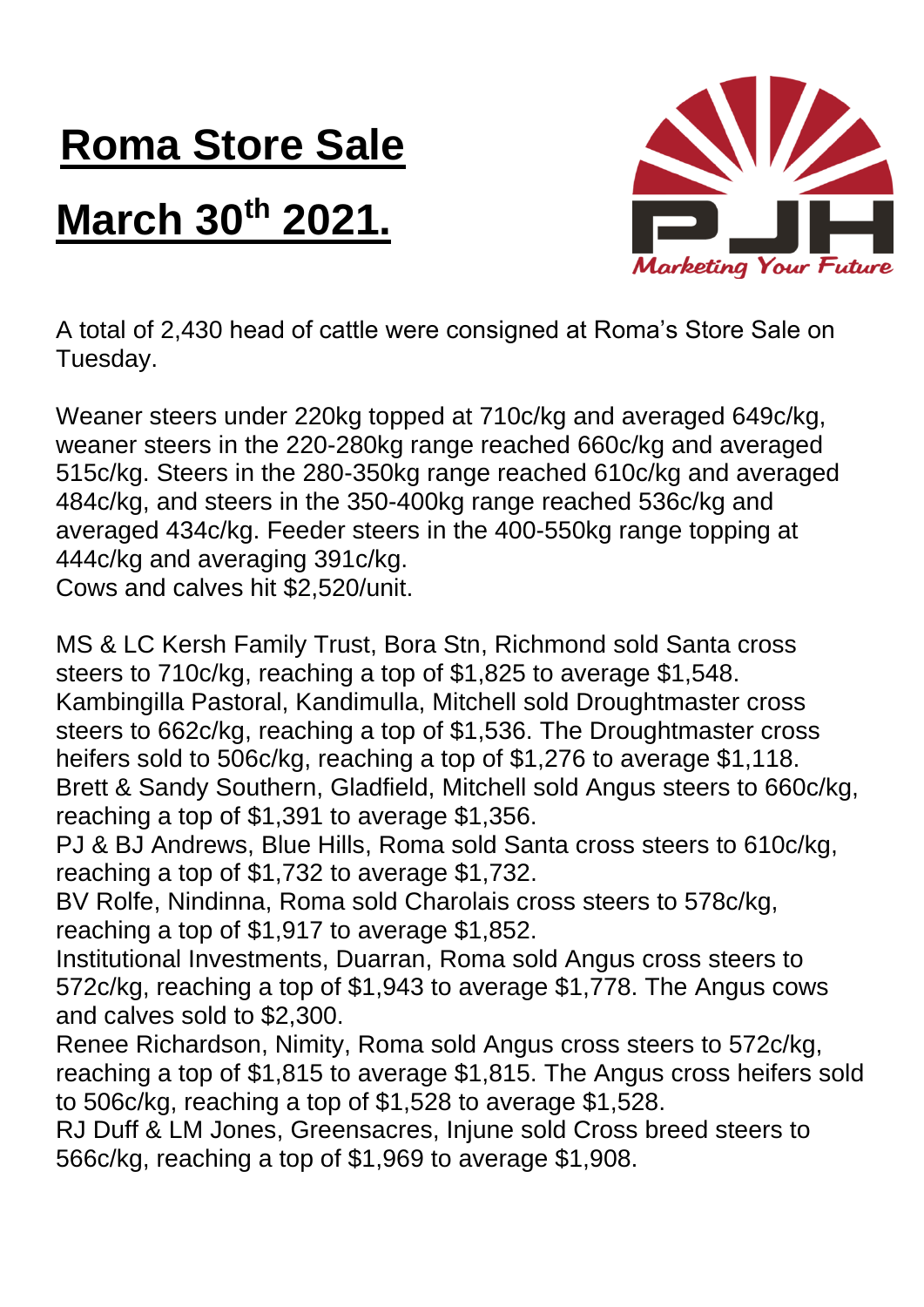RD Pastoral, Richmond Downs, Roma sold Charolais cross steers to 558c/kg, reaching a top of \$1,585 to average \$1,430.

BS Conroy, Penrose, Roma sold Santa cross steers to 532c/kg, reaching a top of \$1,793 to average \$1,757.

MK & C Edwards, Rosedale, Roma sold Santa cross steers to 440c/kg, reaching a top of \$1,714 to average \$1,642.

TC & MD Busiko, Alice Ridge, Roma sold Brahman cross steers to 432c/kg, reaching a top of \$1,716 to average \$1,644.

Kieran Blake, Sunnymead, Roma sold Brahman cross steers to 418c/kg, reaching a top of \$1,807 to average \$1,766.

Heifers under 220kg topped at 646c/kg and averaged 520c/kg, while heifers in the 220-280kg range topped at 538c/kg and averaged 470c/kg. Heifers in the 280-350kg range topped at 512c/kg, averaging 443c/kg. Heifers in the 350-450kg range topped at 430c/kg, averaging 349c/kg.

IR & BM Hornick, Balmoral, Wallumbilla sold Charolais cross heifers to 546c/kg, reaching a top of \$1,654 to average \$1,598. HJ & DS & JD Stewart, Wycombe, St George sold Braford heifers to 468c/kg, reaching a top of \$1,620 to average \$1,430.

Cows in the 300-400kg range reached 298c/kg and averaged 267c/kg, while cows in the 400kg-500kg range reached 281c/kg and averaged 260c/kg. Cows over 500kg topped at 283c/kg, averaging 268c/kg.

## *NEXT STORE SALE IS 6 th APRIL PJH SELL 7 th POSITION*